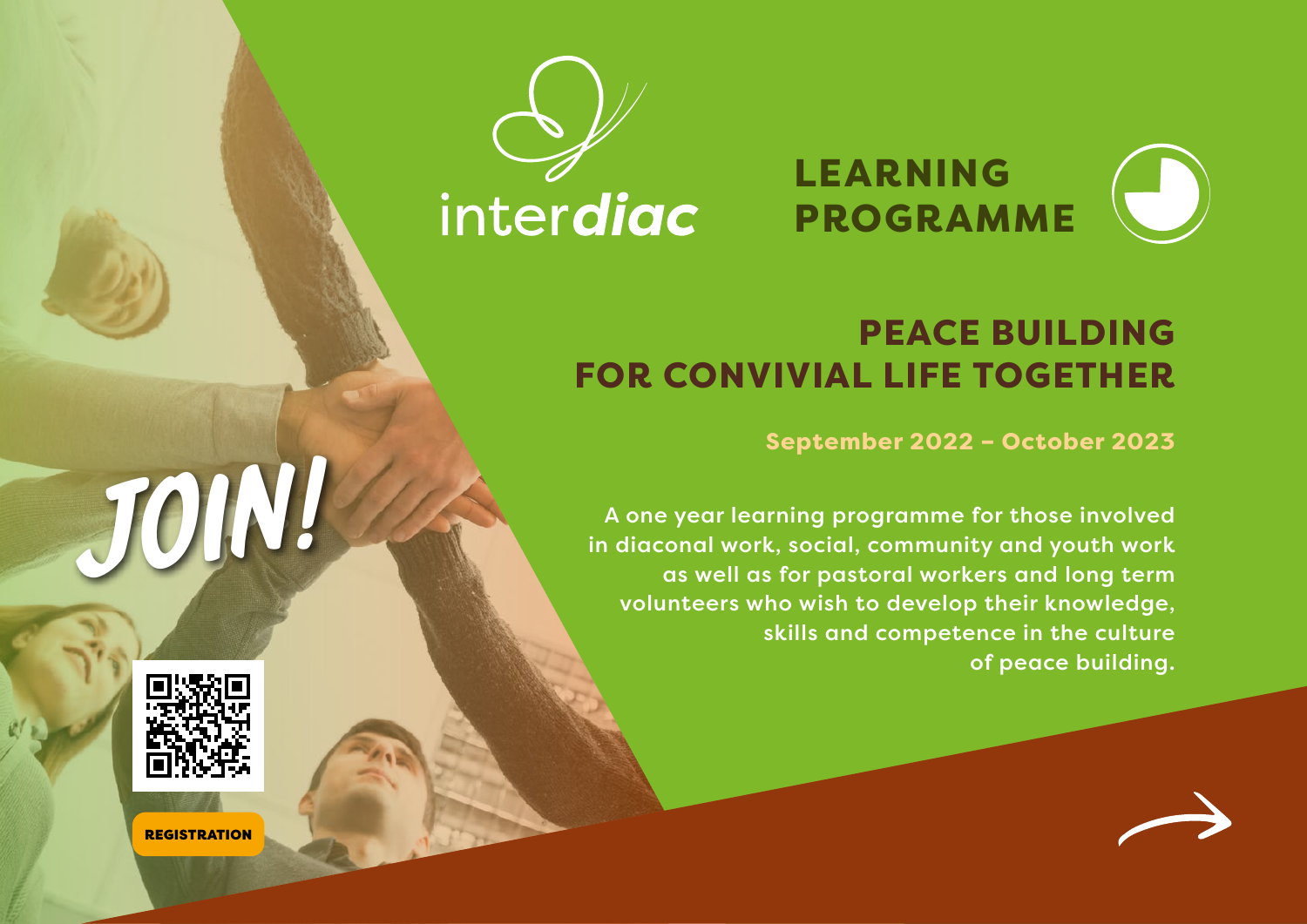#### **Invitation**

The Programme aims to develop the knowledge and skills for the practice of conflict transformation, which will enable the participants to learn new approaches and methods and to revise and reflect on their approaches to conflict resolution, rooted in the recognition of conflict as an integral part of life. The programme aims to address three phenomena:

- Interpersonal conflict & violence
- Intergroup conflict & violence
- Structural conflict & violence

whilst recognising that conflict on these three 'levels' is often linked.

## **Specific Objectives**

The programme is built on the recognition that conflict is very often based on issues of identity and power, separately or combined and that such conflict prevents convivial life together. The programme will integrate the following approaches to conflict resolution:

- Acquire or enhance the knowledge and skills of Non-Violent Communication
- Non-formal Mediation
- Restorative justice
- Dialogical and rights based approach to community development

The programme will develop Biblical, theological and spiritual resources in relation to conflict resolution and peace building and support the core concept of convivial life together in peace with justice.